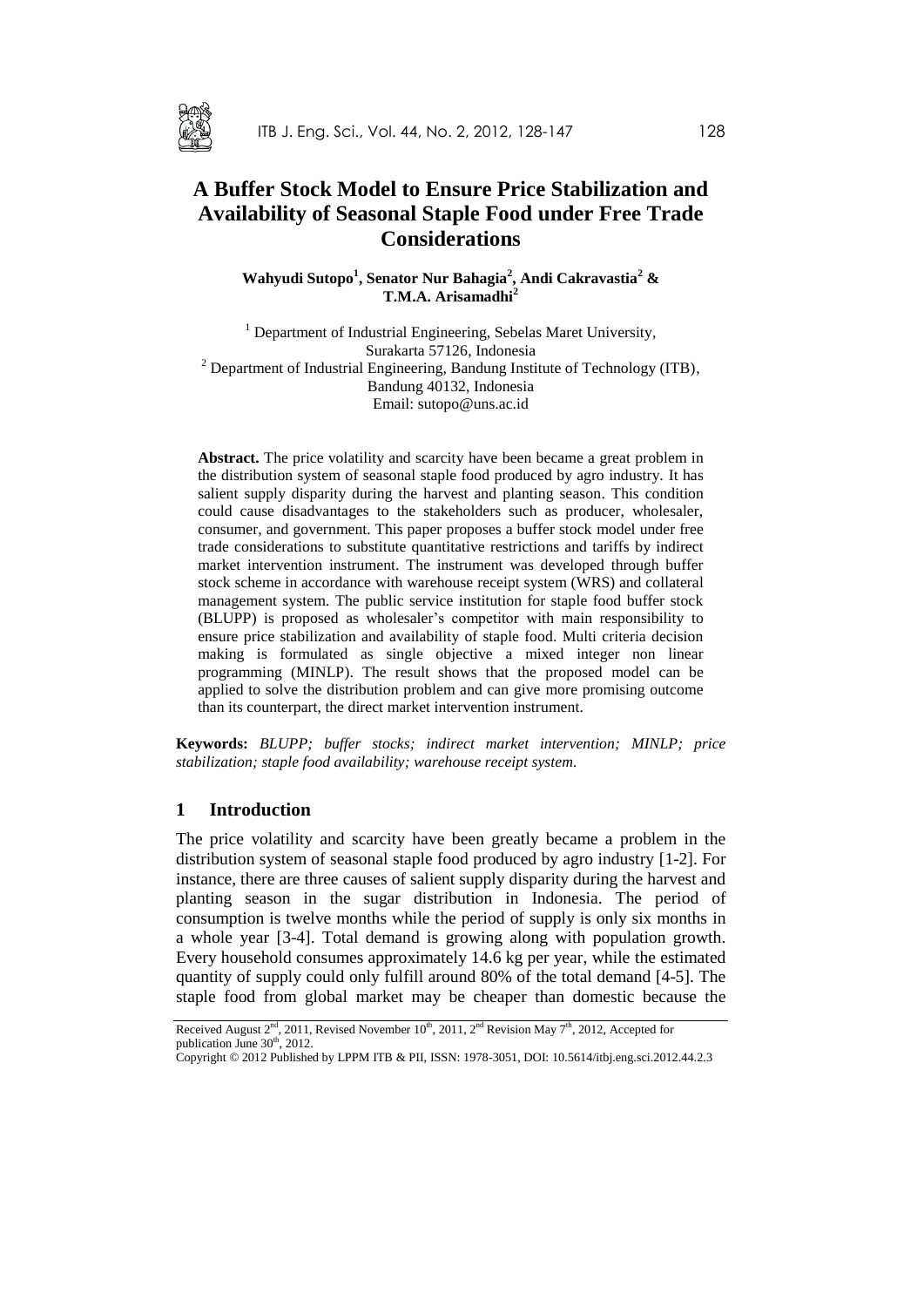domestic supply has several weaknesses such as a low level of sugarcane productivity per hectare, a low level of sugar plant efficiency, and the price distortion in the global market [6-7].

The three causes mentioned above, that can cause price volatility and scarcity, will bring disadvantages and market risks to all stakeholders such as producer, wholesaler, consumer, and government [1-2], [4-6]. The producer is forced to sell staple food at the lowest price in excess supply periods. Conversely, the consumer has to deal with the scarcity of staple food and price hikes in excess demand periods. On the other hand, the wholesaler suffers a larger procurement cost in the harvest season and lack of stock in the planting season. Thus, the government is not really success to ensure food security for people and welfare for business entities involved in the sugar distribution system.

There were many models of direct market intervention (DMI) to tackle price volatility and scarcity problems. The government in each country could implement diverse approaches such as floor ceiling prices [1-2], [4-6], [8-9], buffer funds [10-14], export or import taxes [15-17], and subsidies [18-19]. Unfortunately, since countries involved in general agreement on trade and tariff (GATT), each country must reduce the instruments of DMI in accordance with GATT principles to minimize barrier and quantitative restrictions in international trade [20]. Therefore, this situation forced each government to explore a new instrument that conforming to GATT principles in free market (FM). None of the papers cited above provides appropriate model to solve the case study by considering the three causes of salient supply disparity in the sugar distribution in Indonesia, *i.e.* supply shortage, expensive price, and price distortion in global market.

This research tries to address a gap that currently exists in both literature availability and real problem in sugar distribution in Indonesia. As in the papers cited above, none of the models is appropriate to solve the real problem and conform the principles of GATT. Nur Bahagia [22] presented the buffer stock scheme consists of program planning, procurement, inventory, and operation. The buffer stock scheme could be utilized as collateral credit. The Warehouse Receipt System (WRS) is a proven system to obtain financial security by keeping the goods in a warehouse [22]. In Indonesia, the WRS is back up by Warehouse Receipt System Law No. 9 year 2006 [23]. The buffer stock scheme in accordance with WRS and collateral management system (CMS) might be able to solve the problems mentioned above. A buffer stock scheme should be modified as an instrument of indirect market intervention (IMI) to conform GATT principles in intervened market (IM). Therefore, this paper proposes an IMI instrument which aims to relieve the government in order to ensure price stabilization and availability of seasonal staple food.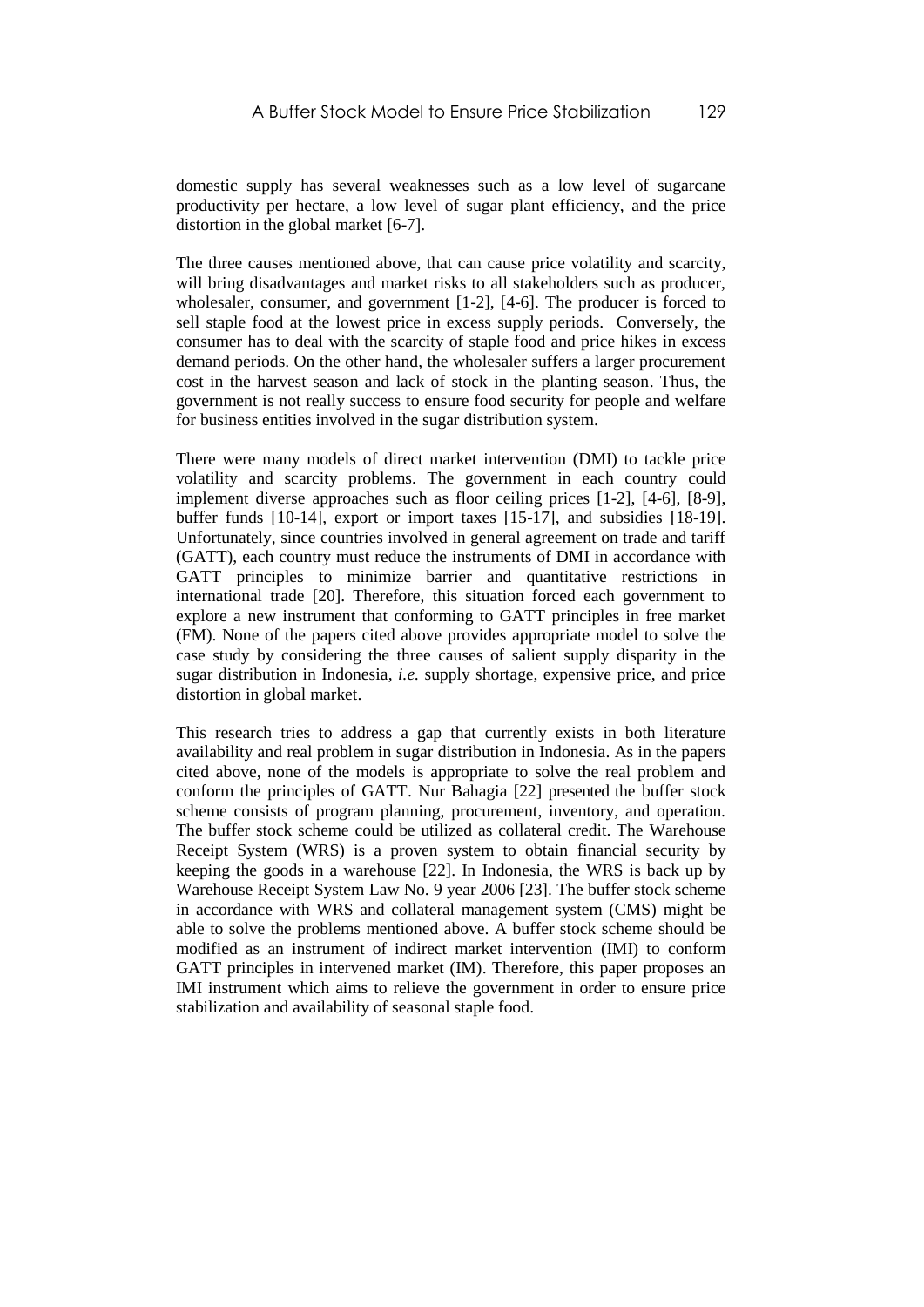This paper is organized as follows. Section 1 describes the background of the research, including the problems in real system, and indicates the research gap. The IMI approach is presented in Section 2. Section 3 contains the mathematical model to solve the IMI instrument. The solution method and analysis are explained in Section 4. And finally in Section 5, the conclusion and future research are delivered.

# **2 The Indirect Market Intervention Approach**

Figure 1 (sub system A) describes the distribution system of seasonal staple food. There is no damage when the staple food is being stored in warehouse and it cannot be replaced by substitute products. The current distribution system consists of three main structural entities namely producer (P), wholesaler (W), and consumer (C). In harvest season, producer sells staple food to wholesaler and wholesaler sells them to consumer. The purchasing price and selling price are set by the basic laws of supply and demand. In planting season, only wholesaler sells staple food to consumer and it is often that wholesaler with excess inventory will speculate the market by increasing price. In the proposed system, a new entity namely BLUPP (the public service institution for staple food buffer stock) is recommended as wholesaler's competitor. The performance of distribution system is measured by price stability and availability.



Figure 1 An overview of seasonal staple food distribution system by using indirect market intervention instrument.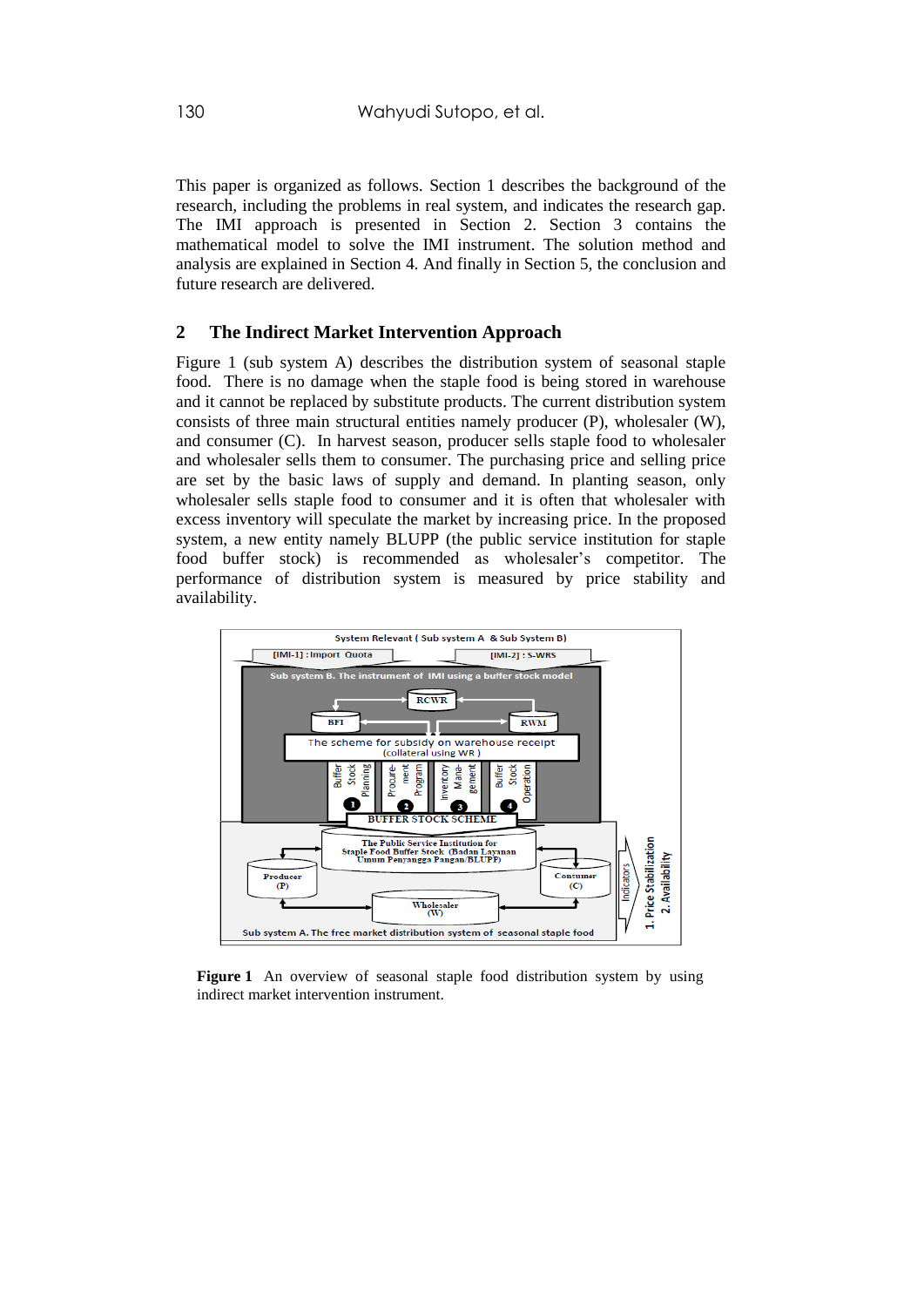Figure 1 (sub system B) shows the instrument of IMI using a buffer stock model. The staple food distribution system will be intervened by IMI instrument where the government indirectly influences the market supply and demand equilibrium in intervened market (IM). The BLUPP develops buffer stock scheme in accordance with WRS and CMS as IMI instrument namely the scheme for subsidy on warehouse receipt system (S-WRS). There are three institutions involved for implementing the S-WRS *i.e.* Registered Warehouse Management (RWM), Bank or Financial Institutions (BFI), and Registration Center for Warehouse Receipt (RCWR) [23-24]. The RWM refers to the management that operates the warehouse as a business entity which keeps, maintains, and supervises the staple food stored by owner and authorizes to issue a warehouse receipt (WR). The WR means a document which is a proof of stapel food ownership stored in RWM, issued by RWM manager. The BFI means a commercial bank or a financial company that finances and administers the funding of S-WRS. The RCWR means a legal business entity that administers WR and its derivatives.

Indirect market intervention (IMI) approach is summarized in system relevant (sub system A & sub system B). The proposed model assumes that total production is lower than total consumption. Consequently, BLUPP is permitted to import staple food in accordance with quota to anticipate the market shortage (IMI-1). BLUPP has privilege to access the S-WRS (IMI-2) in order to perform its responsibility. BLUPP gives WR to BFI for accessing loan. In turn, this action would not only lead to the increasing of selling price, but also give the BLUPP cash to cover its operational cost. The BLUPP then can obtain back their pawned from RWM and sell them under profitable selling price, by returning their loan to BFI along with administration and interest charge. The financial facilities are not given to BLUPP directly, but it given to BFI as an attractive interest rate on S-WRS to reduce the quantitative restrictions and tariffs. In this paper, BLUPP receives loan from bank or financial institution to perform its responsibilities to guarantee the availability and to stabilize the price in the consumer market. Interest cost is incurred as the operational cost burden. Attractive S-WRS determined by government plays role as source of additional income for BLUPP to perform its activities while assuring profit gain. Hence, it is clear that S-WRS only affects BLUPP profit directly, and S-WRS rate doesn't influence the price competition in the market directly.

A buffer stock scheme must be able to determine the instrument which is required for indirect market intervention program as mentioned above. The scheme must consider the expectation of stakeholders. Both producer and consumer obtain a reasonable price for their transaction with the wholesaler. Reasonable price for consumer is price below the maximum price determined by the government in price stabilization program. From the data studied for the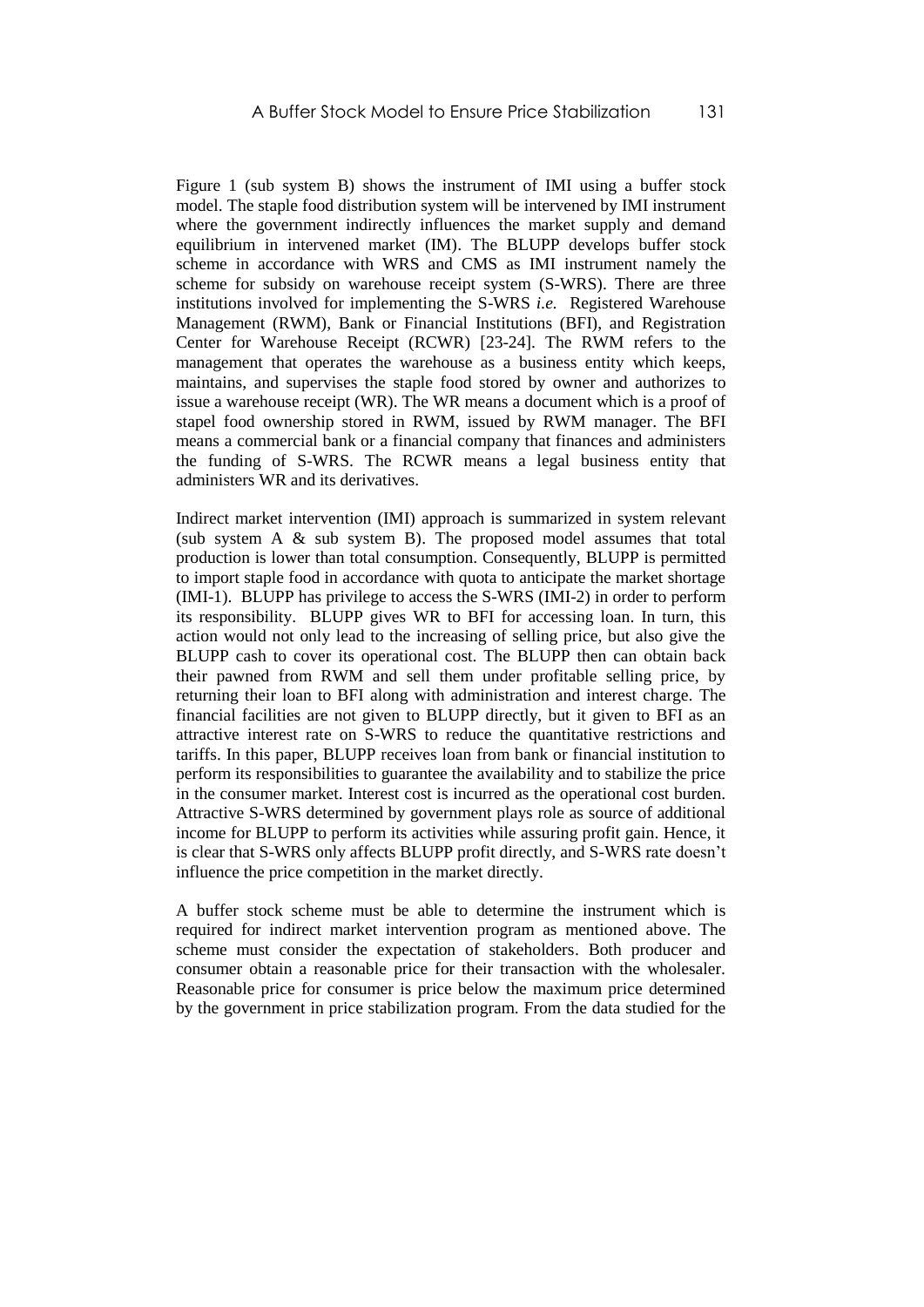past 5 years, the maximum buying price for consumer is 9,600 IDR. Hence, consumer can expect the reasonable price below 9,600 IDR. Reasonable price for producer is price that can cover the producer's costs with additional profit margin. The producer's cost is 7,000 IDR; hence the reasonable price for producer must be above 7,000 IDR.

The price must be determined in high enough to cover the seller's costs and a reasonable margin. The non-speculative wholesaler expects all stocks can be sold with reasonable profit. Reasonable profit for wholesaler is the price that high enough to cover the seller's costs in reasonable margin. Using this fact, we can assume that reasonable price for consumer  $\geq$  reasonable price for wholesaler  $\geq$  reasonable price for producer. BLUPP can execute its responsibility with minimum cost and reasonable profit. As a result, the government can keeps away the staple food crisis and enhances welfare for business actors.

### **3 The Buffer Stock Model Formulation**

Before presenting mathematical formulation, the following are the assumptions and notations.

#### **3.1 Assumptions**

The buffer stock model formulation in this paper is developed based on the following assumptions. Table 1 lists some relevant market situation along the planning horizon of supply and demand. The length of the planning horizon is 12 months (*t<sup>1</sup>* to *t12*) and can be divided as 4 periods, starts with the beginning of harvest season, the end of harvest season, the beginning of planting season, and ends with the end of planting season. In indirect market intervention (IMI), the market price is determined by the theory of supply and demand and buffer stock schemes organized by BLUPP. In harvest season, BLUPP affects the amount of staple food in market by determining both the amount of staple food guaranteed as WR and the amount directly sold to the market. Conversely, the BLUPP can manipulate the market's availability in planting season when they obtain back their pawned from the RWM and sell them to market. This phenomenon represents short-term supply and demand problem so that could be solved by implementing IMI instruments (IMI-1 and IMI-2).

From the data exploration for the past 5 years, production and consumption are assumed deterministic because little changes in production and consumption, *i. e.* both quantity are relatively stable and can be predicted from year to year. To the best to our knowledge, there has no massive policy imposed by government to increase the staple production whether by increasing staple food farms and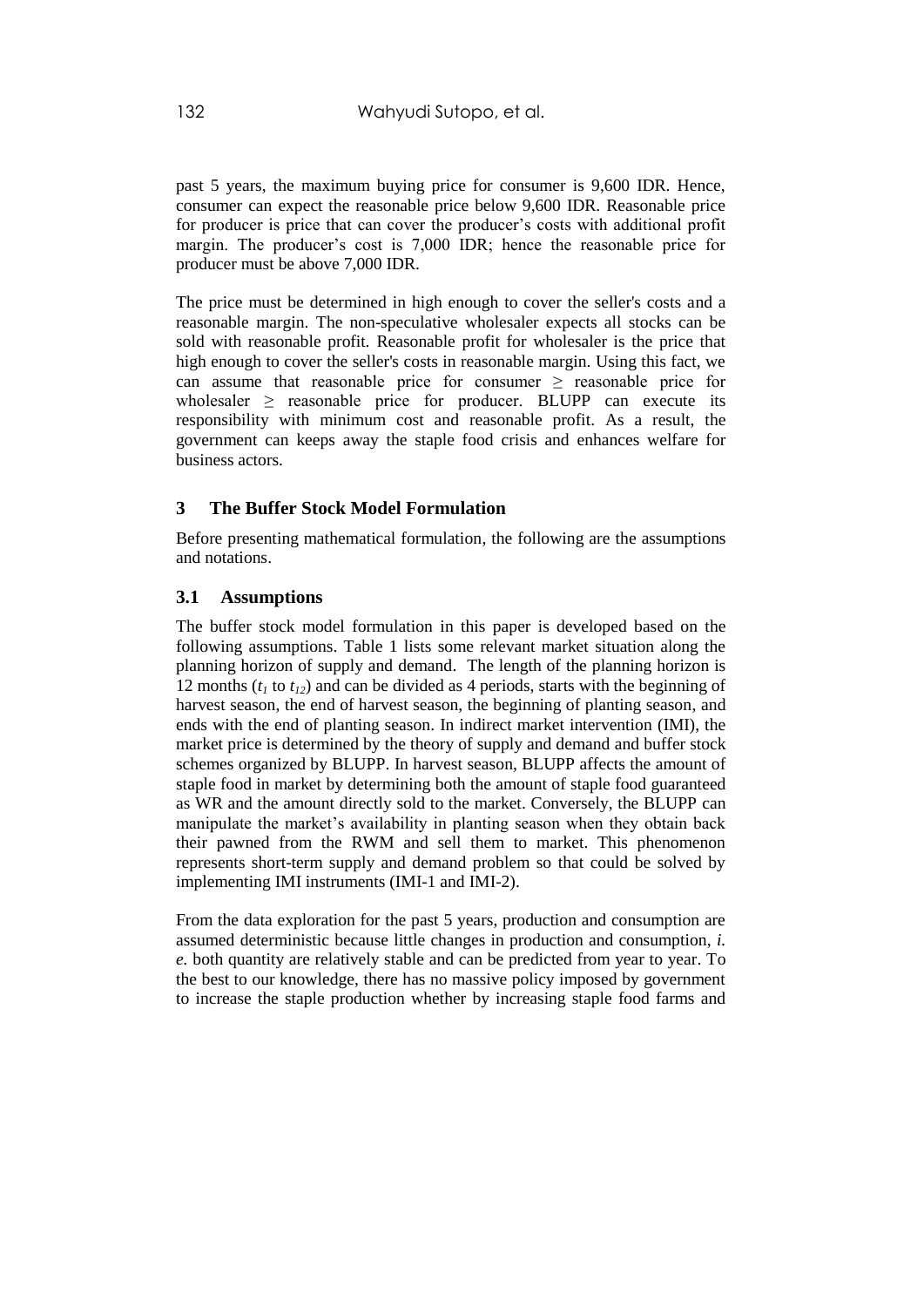plants, or applying innovative production technique for the last 5 years. Hence, we can conclude that the quantity of staple production can be considered deterministic.

Domestic demand is assumed proportional to number of population, *i. e*. calculated by the multiplication of per capita consumption and number of population. Since the population growth can be acquired from authorized reliable source (BPS) and the number is commonly small (2-4%), we can assume that the quantity of sugar consumption also follow the same growth. Using the same analogy for sugar production, *i. e.* the quantity can be well predicted, the rationale for sugar production can be applied to sugar consumption, hence both can be assumed as deterministic. This model also assumes that production quantity is smaller than consumption as reflected by real condition in Indonesia.

**Table 1** List of market assumptions in a free market.

| <b>Periods</b>   | ${\bf p}_1(t_1,t_2,t_3)$ | $p_2(t_4,t_5,t_6)$ | ${\bf p}_3(t_7,t_8,t_9)$ | $p_4(t_{10}, t_{11}, t_{12})$ |  |
|------------------|--------------------------|--------------------|--------------------------|-------------------------------|--|
| 1. Season        | harvest                  | harvest            | planting                 | planting                      |  |
| 2. Production    | normal                   | booming            | none                     | none                          |  |
| 3. Consumption   | stable                   | stable             | stable                   | stable                        |  |
| 4. Availability  | sufficient               | surplus            | sufficient               | shortage                      |  |
| 5. Price control | -price support--         |                    | -price stabilization-    |                               |  |

#### **3.2 Objective Function**

The proposed model has four stakeholders, each has different criterion. The criterion of producer, BLUPP, and wholesaler is total benefit while the consumer criterion total cost. Producer expects maximum benefit from its activities. The total benefit of producer  $(\tau B^P)$  is calculated from total revenue obtained from selling staple food during harvest period, deduced by total production cost. Thus, this can be expressed as:

$$
TB^{P} = \sum_{t=1}^{6} P_{t}^{p1} - c_{p} q_{t}^{s}
$$
 (1)

BLUPP objective is to maximize its benefit  $(\tau B^B)$  in (2). The first two terms of this objective is the total revenue of BLUPP from selling staple food to market. Revenue from selling staple food to consumer is depicted in the first term, whereas income from guarantying staple food to the S-WRS is presented in the second term. The loan-to-value ratio or credit ratio is reflected by the relationship between the amounts of money the BFI lends to the value of the collateral. The subsequent three terms represent BLUPP total cost, which consists of cost for buying staple food from producer, cost for buying back staple food in S-WRS, and cost for importing staple food to ensure staple food availability in market.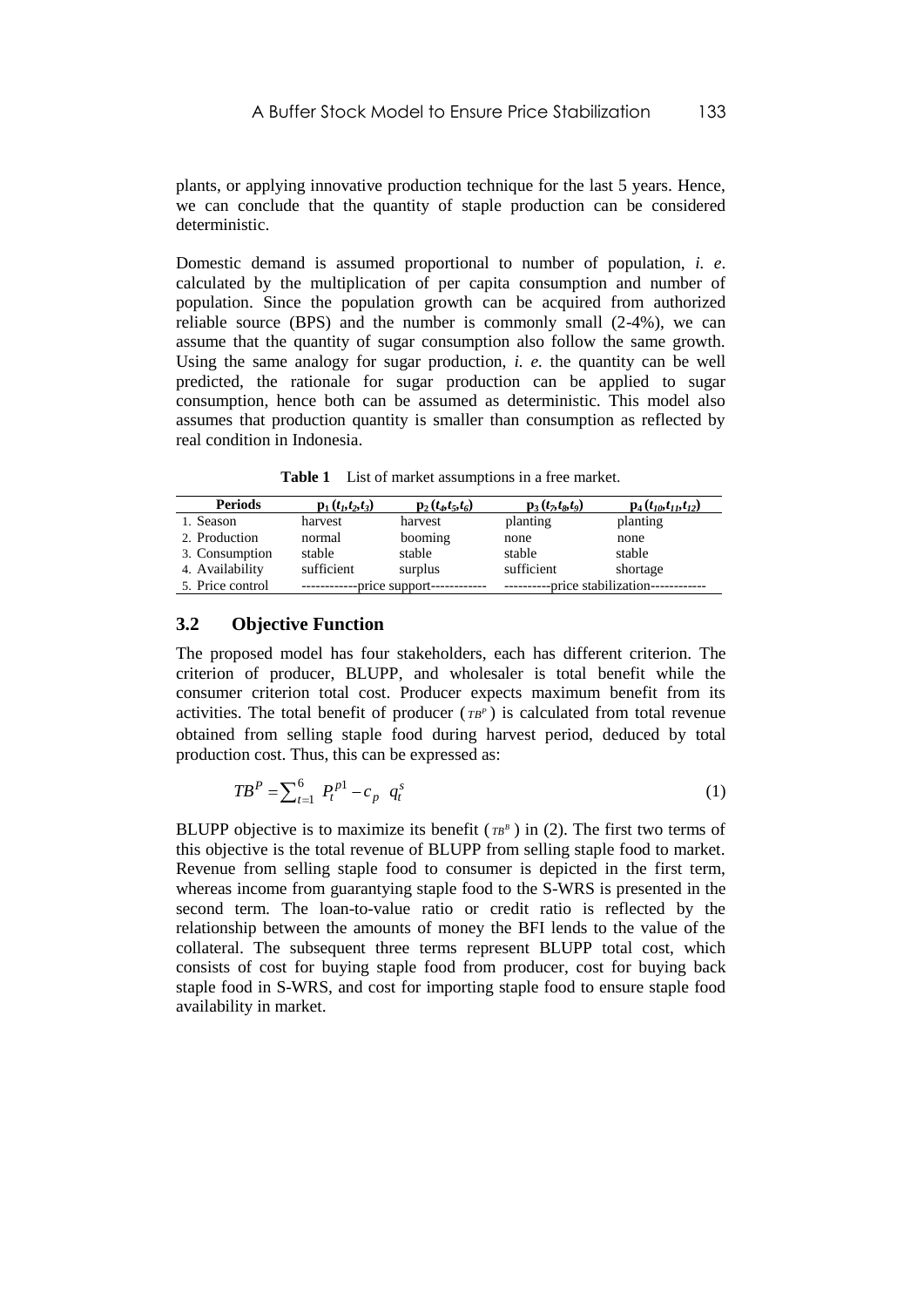$$
TB^{B} = \sum_{t=1}^{12} Y_{t} P_{t}^{sI} Q_{t}^{BC} + \sum_{t=1}^{6} c_{r} Q_{t}^{WR} P_{t}^{pl} - c_{wr} - \sum_{t=1}^{6} P_{t}^{pl} Q_{t}^{PB}
$$
  
- 
$$
\sum_{t=1}^{6} c_{r} Q_{t}^{WR} P_{t}^{pl} - c_{wr} 1 + i_{wr} {}^{6} - \sum_{t=1}^{12} X_{t} Q_{t}^{OI} P_{t} + c_{i}
$$
 (2)

Eq. (3) states the wholesaler objective in its staple food business activities. The wholesaler total benefit  $(TB^W)$  is calculated from total revenue for selling staple food to consumer as expressed in the first term of equation, subtracted by total cost for buying staple food from producer as stated in the second term of equation.

$$
TB^{W} = \sum_{t=1}^{12} P_t^{s1} Q_t^{WC} - \sum_{t=1}^{6} P_t^{p1} Q_t^{PW}
$$
\n(3)

The last stakeholder in the proposed model is consumer whose objective is to minimize total cost for consuming staple food for whole periods. This objective is expressed in (4). The first term of the objective depicts the consumer total cost for buying staple food in price support period, whereas the second term describes the consumer total cost  $(rc^c)$  for buying staple food in price stabilization period.

tion period.  
\n
$$
TC^{C} = \sum_{t=1}^{6} Q_{t}^{WC} + Q_{t}^{BC} P_{t}^{s1} + \sum_{t=6}^{12} Q_{t}^{WC} + Q_{t}^{WRR} P_{t}^{s1}
$$
\n(4)

All of the objectives functions above can be formulated as single objective of mixed integer non linear programming (MINLP). Note that although not explicitly expressed in symbol, each objective is set to have equal weight (importance). The objective function is finally expressed as follows:

$$
\text{Max } Z = TB^{P} + TB^{W} - TC^{C} + TB^{B}
$$
\n
$$
(5)
$$

#### **3.3 Constraints Set**

Eqs. (6) and (7) are used to determine producer selling price and consumer buying price under free market. From (6), it can be inferred that price will drop when staple food availability in market is high. Hence (8) is introduced as intervention price in order to protect producer from price plunge. Conversely, consumer will face price rise when consumption is higher than staple food availability, and (9) is utilized to ensure that consumer will not suffer heavily by price hike. These two conditions are controlled by using price indicators as expressed in (10) and (11) respectively.

$$
P_t^{p0} = p_0^{p0} - c \ln q_t^A , t = 1,...,6
$$
  
\n
$$
P_t^{p0} = p_0^{p0} - c \ln q_t^A , t = 1,...,6
$$
 (6)

$$
P_t^{s0} = p_t^{p0} + c_d + \ln q_t^C, t = 1,...,12
$$
\n(7)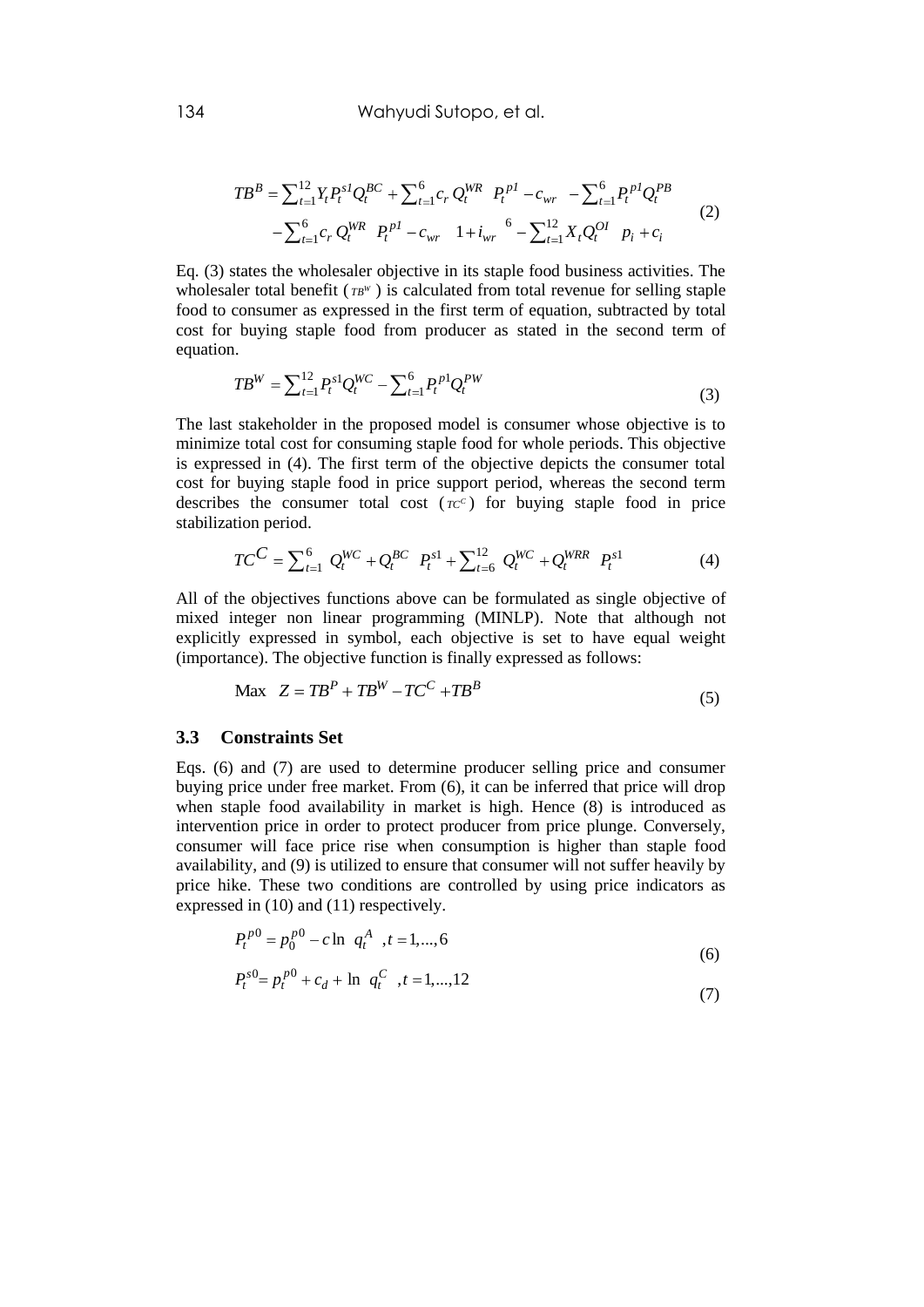$$
P_t^{p1} = p_t^{p0} - c \ln B I Q_t^W, \quad t = 1, \dots, 6
$$
 (8)

$$
P_t^{s1} = P_t^{p1} + c_d + \ln \, IQ_t^C \quad , t = 1, \dots, 12 \tag{9}
$$

$$
P_t^{p1} \ge CIP, t = 1, ..., 6
$$
\n(10)

$$
P_t^{s1} \leq CIC, t = 1, ..., 12
$$
\n(11)

The staple food availability and consumption are used to determine nonintervention price in (6) and (7). Staple food availability and consumption are defined in (12) and (13). For intervened producer selling price, the beginning inventory of staple food is used for every period owned by wholesaler in (14), whereas the accumulative wholesaler ownership of the staple food at certain period in (15) is used to determine the consumer intervention buying price.

$$
q_t^A = q_{t-1}^A + q_t^s, t = 1, \dots, 6
$$
\n(12)

$$
q_t^C = q_{t-1}^C + q_t^d, t = 1, \dots, 12
$$
\n(13)

$$
B I Q_t^W = B I Q_{t-1}^W + Q_t^{PW} - Q_t^{WC}, t = 1, ..., 12
$$
\n(14)

$$
IQ_t^C = IQ_{t-1}^C + Q_t^{WC}, t = 1, \dots, 12
$$
\n(15)

Equation (16) states that the amount of staple food availability, *i.e.* staple food produced by producer, is equal to the amount of staple food purchased by BLUPP and wholesaler. BLUPP then will determine the amount of staple food directly sold to consumer and guaranteed to the S-WRS. These expressions are reflected in (17) and (18) respectively. To ensure the staple food availability in market during the harvest season, equation (19) is enforced stating that BLUPP must sell the amount of staple food directly to customer to ensure the availability in market, along with the amount of staple food imported, and the amount of staple food sold by wholesaler.

$$
Q_t^{PB} = q_t^A - q_{t-1}^A - Q_t^{PW}, t = 1, ..., 6
$$
\n(16)

$$
Q_t^{BC} = \text{Min } Q_t^{PB}, q_t^d, t = 1, ..., 6
$$
 (17)

$$
Q_t^{WR} = Q_t^{PB} - Q_t^{BC}, t = 1, ..., 6
$$
\n(18)

$$
Q_t^{BC} = q_t^d - Q_t^{WC} - X_t Q_t^{OI}, t = 1, ..., 6
$$
\n(18)

During the price stabilization period, *i.e*. in period 7 up to period 12, producer is assumed no longer providing staple food supply. Thus BLUPP must redeem its staple food in the S-WRS in order to sell it in the market or import the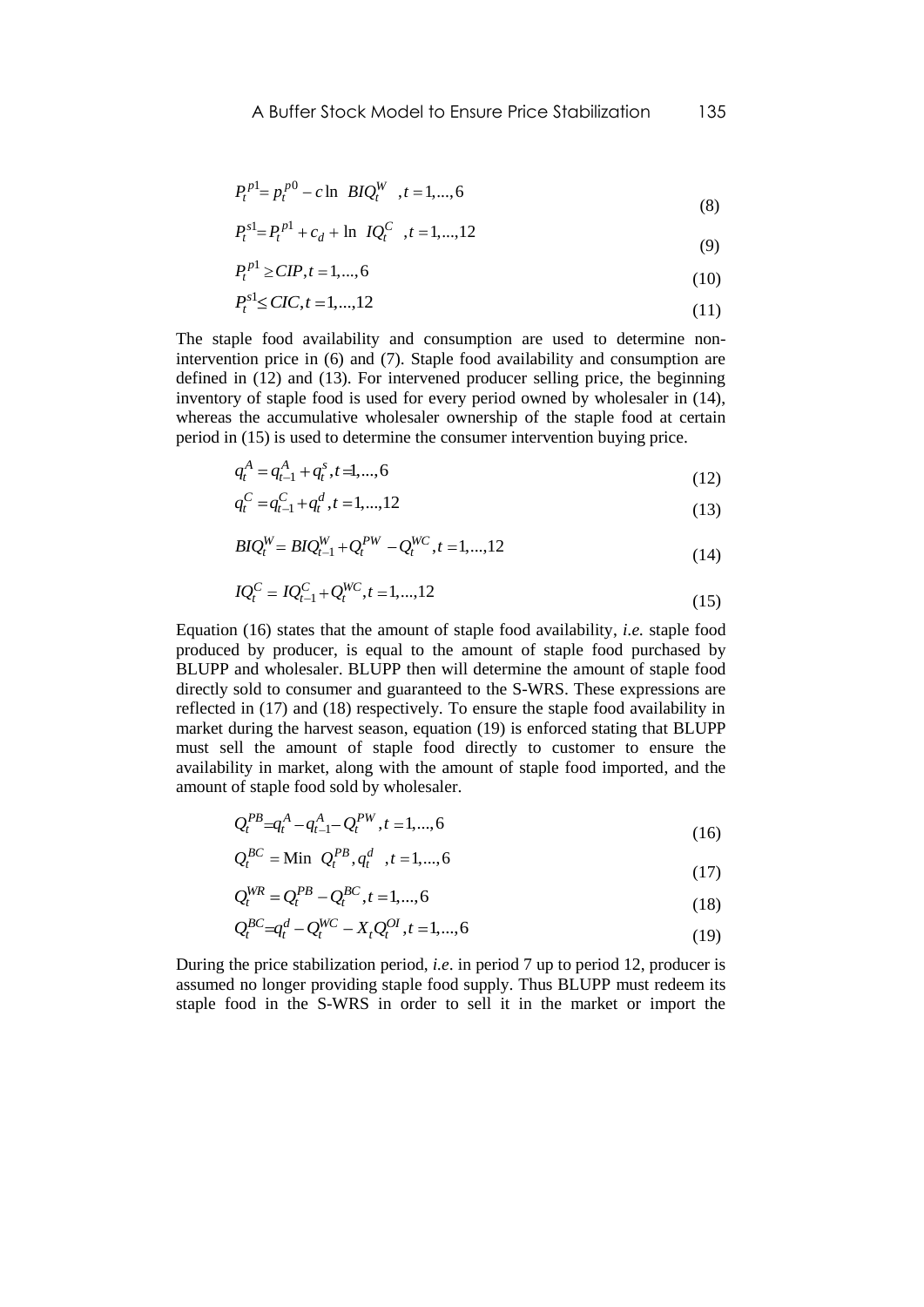necessary amount staple food. Wholesaler also couldn't purchase additional staple food for its merchandise, hence the amount of staple sold by wholesaler during this period only from the total amount of staple food purchased in price support period minus the amount of staple food that have already sold to customer during period 1 up to 6. These conditions are expressed in (20). Equation (21) is used to ensure that total amount of staple food sold to consumer during period 7 through period 12 by BLUPP equals to total amount of staple food guaranteed in the S-WRS during period 1 up to 6. The same mechanism is applied in (21) to ensure that total amount of staple food sold by wholesaler to market must equal to total amount purchased from producer in (22).

$$
Q_t^{WRR} = q_t^d - Q_t^{WC} - X_t Q_t^{OL}, t = 7, ..., 12
$$
\n(20)

$$
\sum_{t=7}^{12} Q_t^{WRR} = \sum_{t=1}^{6} Q_t^{WRR}
$$
 (21)

$$
\sum_{t=1}^{12} Q_t^{WC} = \sum_{t=1}^{6} Q_t^{PW}
$$
\n(22)

Import of the staple food is imposed if the staple food consumption is greater than its availability as expressed in (23). Equation (24) is to enforce nonnegative values for decision variables.

$$
Q_t^{OI} = \max \ 0, q_t^C - q_t^A \ \ , \forall t \in T = 1,...,12
$$
 (23)

$$
Q_t^{PB}, Q_t^{BC}, P_t^{pl}, P_t^{sl}, Q_t^{WR}, Q_t^{WR}, Q_t^{PW}, Q_t^{WC}, Q_t^{OL} \ge 0
$$
\n
$$
(23)
$$
\n
$$
(24)
$$

#### **4 Solution Method and Analysis**

In this section, the solution method and the numerical examples are presented, and analyze them to illustrate the capabilities of proposed model.

#### **4.1 The Solution Method**

The characteristics of objective function and constrain sets of Mixed Integer Nonlinear Programming (MINLP) constructed above are investigated to obtain an appropriate solution method. The objective function is a concave maximization problem and has set of constraints in a polyhedron then the model has an optimal solution. Sequential linier programming (SLP) and branch-andbound (BB) methods are used to find the optimal solution from MINLP formulation. In this research, Branch and bound (BB) is used to find optimal solution in discrete and combinatorial optimization [25]. In this case, one integer LP problem has to be solved in each stage. All feasible values for integer variables are enumerated while applying SLP using relaxed value to find optimum solution. The solution procedure is described in Figure 2.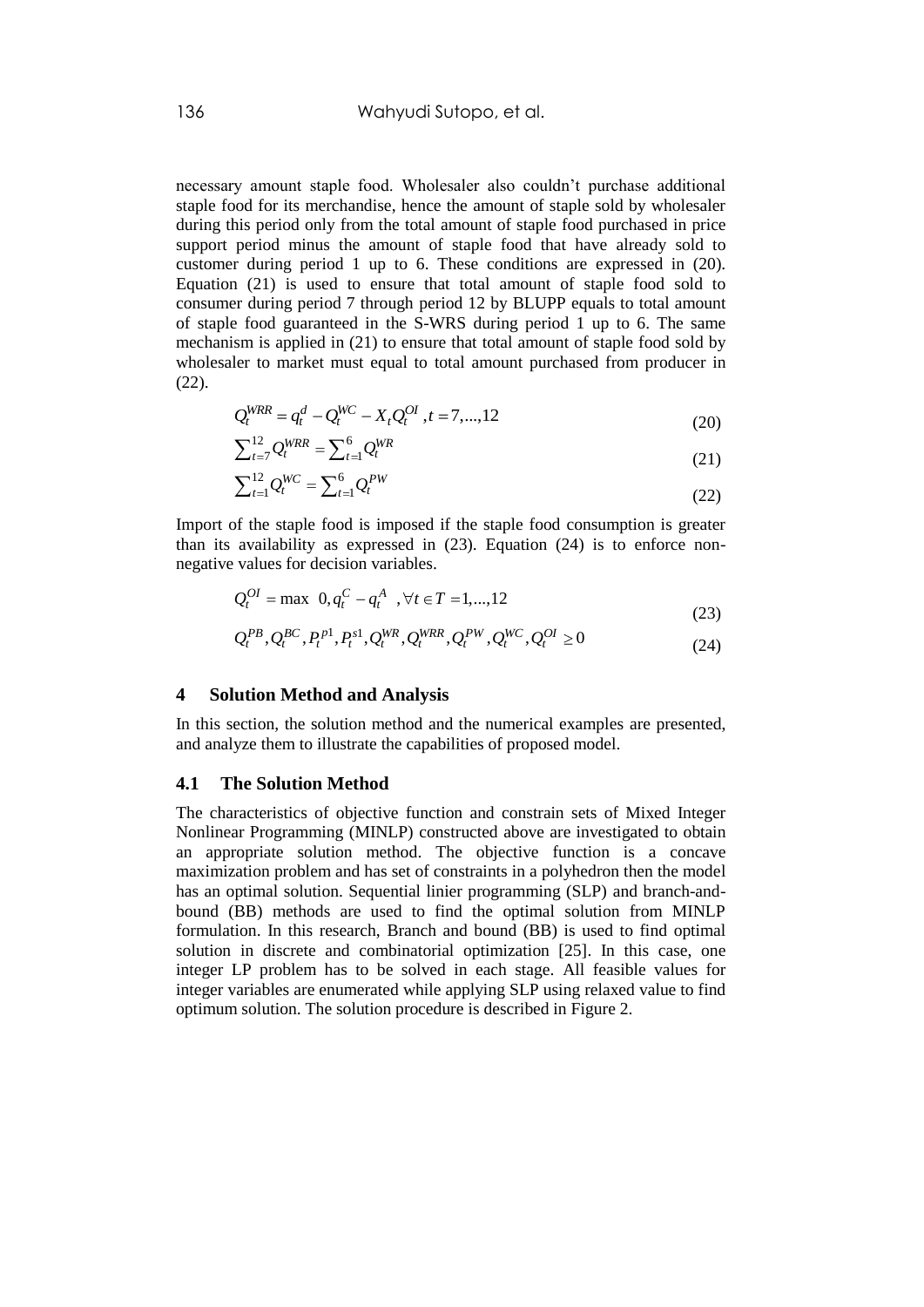

**Figure 2** Solution procedure for solving MINLP using sequential linier programming and branch-and-bound methods.

Hereafter, the price support period is refered as period 1 up to 6 and period 7 up to 12 as the price stabilization period. Let  $t_k$  and  $t_j$  denote the elements of price support period set and price stabilization period set respectively. The first step of iteration begins with decision variables initialization and binary variables relaxation. Then, the SLP method enumerates all possible values in the price support period set and the price stabilization period set. The solution procedure compares the producer non-intervention selling price in (6) with (10) and the consumer non-intervention buying price in (7) with (11) in every step of iteration. If the values of  $t_k$  and  $t_j$  violate (10) and (11), then the solution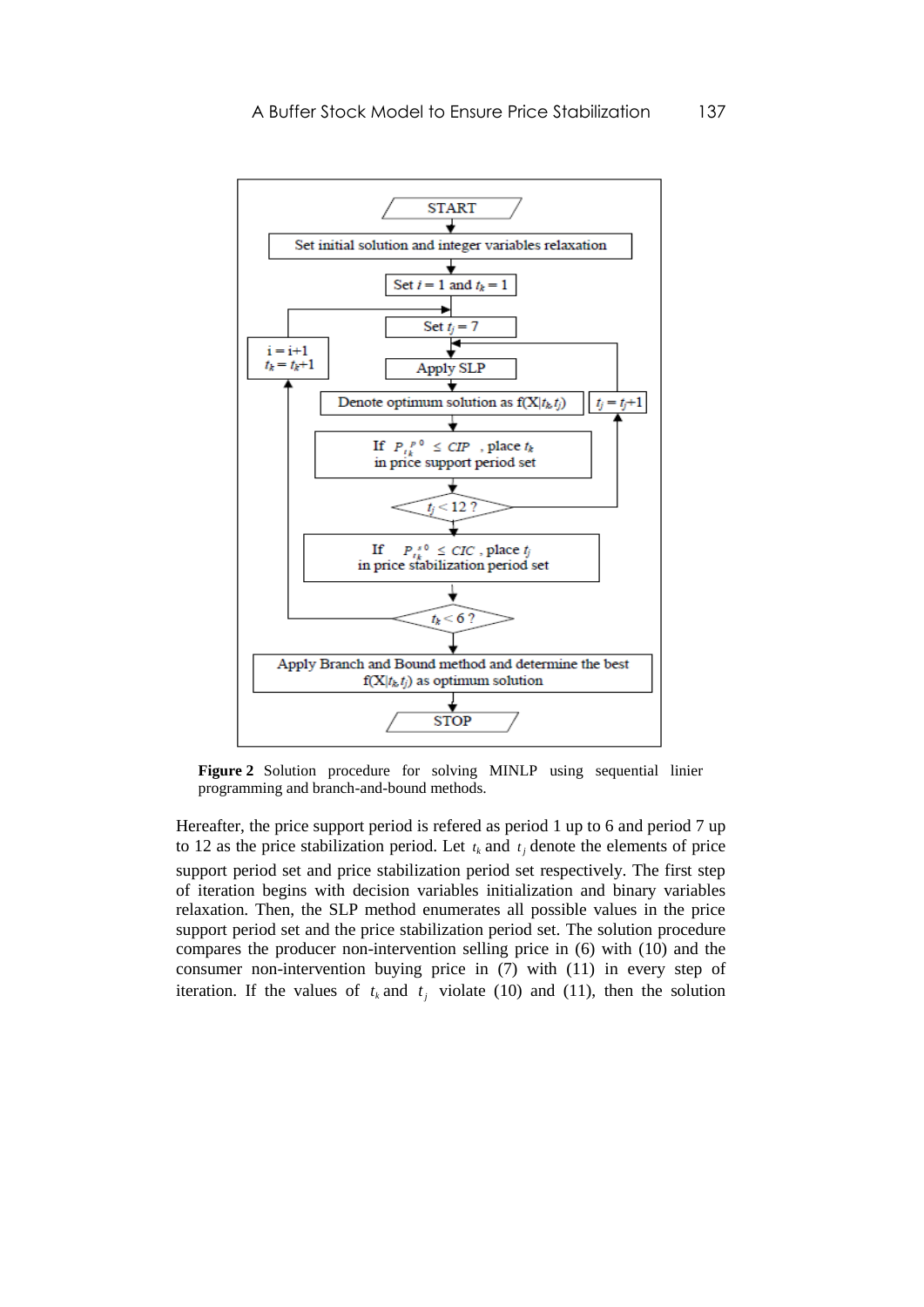algorithm assigns the corresponding values in intervention period set, and the intervention price in (8) and (9) are applied. The last step of iteration is to use branch-and-bound method for binary variables. This process is repeated until all values in price support and stabilization sets are enumerated.

In order to verify the solution, we investigate the convexity of the objective functions. All objectives function in (1)-(4) can be classified as linear and nonlinear. Linear function is convex or concave in nature, so no further investigation needed. For non-linear function in objective functions, readers can see that all non-linear functions are in  $Z = f \mathbf{K}$ , *Y* terms, which is multiplication of two decision variables. It can be found in most optimization literatures that such function is quasi concave for  $X, Y \geq 0$ . Putting it up all together, we conclude that all objective functions are concave, hence the solution is optimum.

#### **4.2 Numerical Examples and Analysis**

In this section, numerical examples are used to test the proposed model. MINLP formulation is solved using Sequential Linear Programming (SLP) and branchand-bound methods by Lingo 9 solver. Table 2 shows the parameters, price functions, and S-WRS lending interest rate that are used in numerical examples. BLUPP receive loan from Bank and Financial Institution (BFI) and must pay the loan along with its rate in which called SRG rate. All unit cost and price measurements are in Indonesian domestic rupiahs (IDR). Table 3 shows the supply and demand of the staple food for one planning period, *i.e.* 12 periods. Supply and demand unit are in thousands tons. Supply and demand of staple food is based on staple food production and consumption in 2010 [26].

|       | $\mathbf{v}_h$ | $c_a$    | $\mathbf{D}^{p0}$<br>t() | c                          | $p_i$     | CIP  | CIC |
|-------|----------------|----------|--------------------------|----------------------------|-----------|------|-----|
| 7,000 | 200            | 400      | 8,500                    | 300                        | 5,000     | ,800 | 600 |
|       | u              | <b>L</b> | $\iota_{wr}$             | $\mathbf{v}_{\mathit{wr}}$ | с.        |      |     |
|       |                | 0117     | 0.0042                   | 30                         | $\rm 0.8$ |      |     |

**Table 2** Parameters, price functions parameters, and S-WRS lending interest rate.

Table 4 presents the numerical results of decision variables and its performance criteria for each stakeholder. From the given supply and demand data in Table 2 and Table 3, it can be inferred that there is a supply shortage in staple food market about 590 thousand tons for one year period. In order to satisfy market demand, BLUPP must import staple food from overseas. Because import price is cheaper than domestic price, BLUPP gets attractive profit by selling imported good than selling domestic production from producer. However, the main objective of import is to cover the domestic shortage, not to gain high profit. If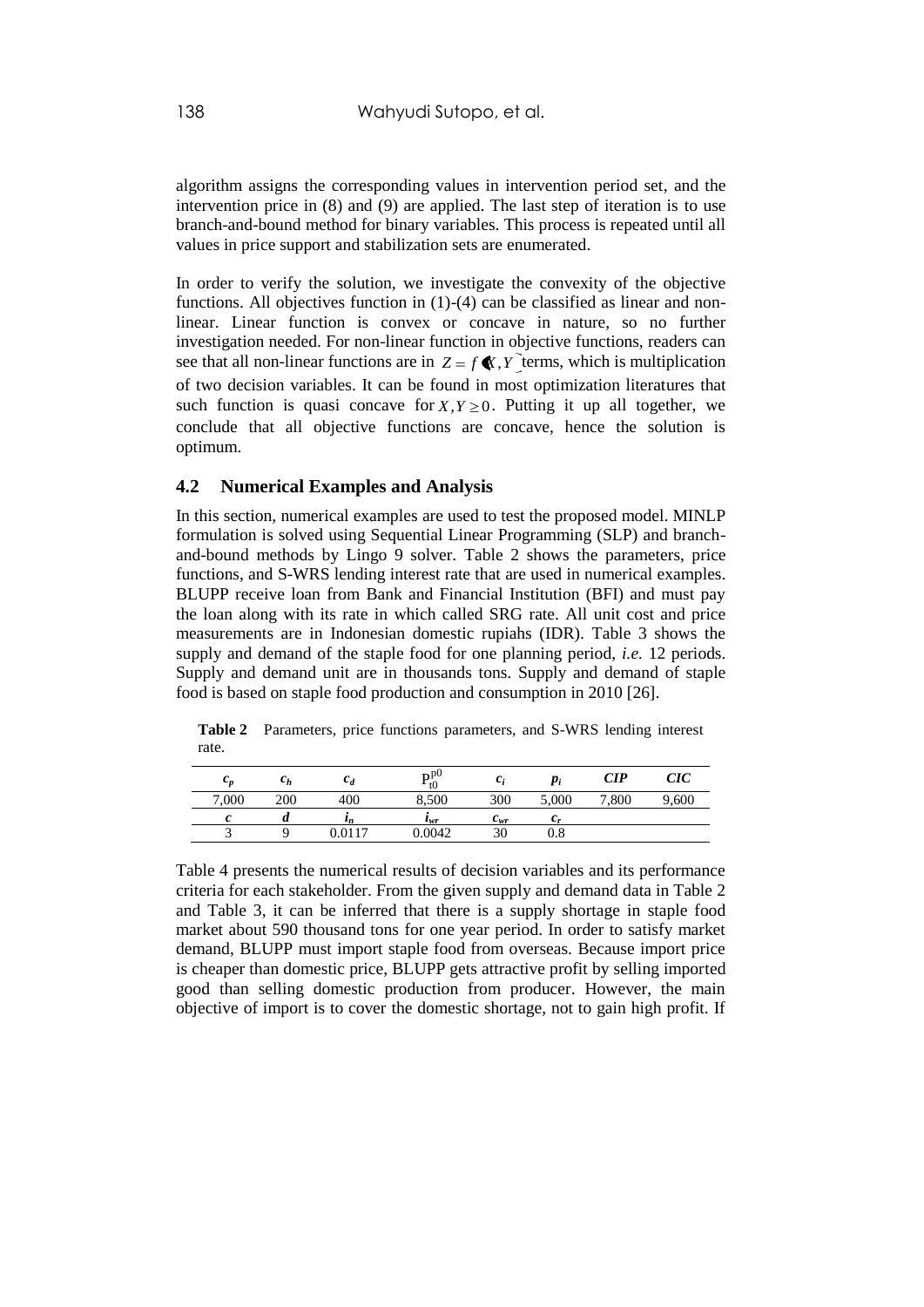profit is the main objective, then producer will suffer because producer's price couldn't compete with import.

| Period                                                                          | 1 2 3 4 5 6 7 8 9 |  |  |  |  | 10 | - 11 |  |
|---------------------------------------------------------------------------------|-------------------|--|--|--|--|----|------|--|
| $q_t^s$ (x10 <sup>3</sup> tons) 240 280 480 630 470                             |                   |  |  |  |  |    |      |  |
| $q_t^d$ (x10 <sup>3</sup> tons) 200 230 230 260 280 280 260 230 240 240 240 210 |                   |  |  |  |  |    |      |  |

**Table 3** Staple food supply and demand data.

Total supply of staple food for 1 year period is 2,850 tons. Wholesaler purchased 1,510 tons, while BLUPP purchased the rest of the staple food supply 1,390 tons. BLUPP sold the staple food directly to consumer 540 tons, and guaranteed the rest of it in the S-WRS. In price stabilization period, BLUPP redeemed the staple food in order to fulfill consumer demand in that period. Hence, total cost of consumer is decrease up to 30% compared with previous system as proposed by Sutopo, *et al*. [6]. It is clear that BLUPP gains more benefit than wholesaler because selling imported good, receive revenue from selling domestic good, and benefit from S-WRS schema.

**Table 4** Decision variables and its performance criteria for each stakeholder.

| <b>Decision variables (DVs)</b> | <b>Quantity or Value of DVs</b> | Unit          |
|---------------------------------|---------------------------------|---------------|
| Amount purchased by BLUPP       | 1.390                           | thousand tons |
| Amount imported by BLUPP        | 590                             | thousand tons |
| Amount guaranteed to W/M        | 800                             | thousand tons |
| Amount purchased by wholesaler  | 1.510                           | thousand tons |
| Total benefit of producer       | 1.162.397, 00                   | million IDR   |
| Total benefit of wholesaler     | 912.051,90                      | million IDR   |
| Total benefit of BLUPP          | 5.066.810,00                    | million IDR   |
| Total cost of consumer          | 19.777.253,00                   | million IDR   |

Hereafter the staple food selling price is refered as the price that faced by the producer to sell staple food to BLUPP and wholesaler, and the staple food buying price as the price transacted by consumer to buy staple food from BLUPP and wholesaler. The non-intervention selling price and non-intervention buying price are defined as the price affected by supply and demand theory as in (6) and (7), and the intervention price as the price intervened by BLUPP as part of indirect intervention mechanism to control price stability as in (8) and (9).

Indirect intervention mechanism of price support program for producer works as follows: government gives authorities and privileges to BLUPP as described in the previous sections, whose responsibility is to ensure staple food price stabilization while ensuring producer welfare. BLUPP determines CIP as an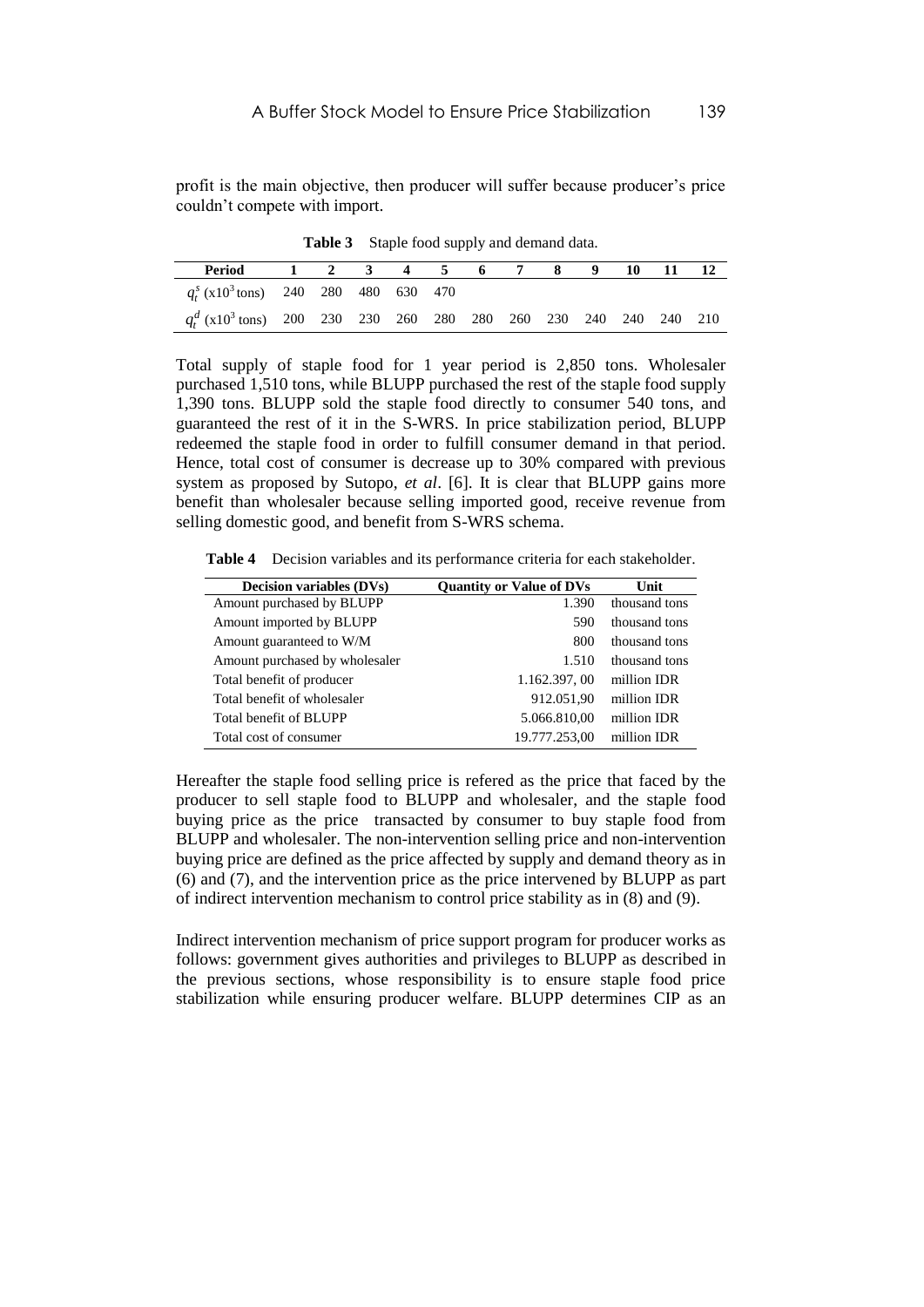alert system to check whether the staple food selling price lies below CIP and must be intervened or the selling price lies above CIP and no intervention is required. When the non-intervention selling price lies beyond CIP due to excessive supply, BLUPP buy staple food so that it will decrease as the selling price reach the steady state and lies above CIP.

Figure 3 describes the indirect intervention mechanism in the price support program period. Note that non-intervention selling price lies below CIP. Hence, BLUPP must determine the quantity of staple food bought from producer such that the selling price increases and reaches the steady state above CIP. In period 1 up to 6 when supply excess occurred, producer will suffer potential benefit loss due to price plunge which causes the selling price lies below CIP. In order to protect producer from this potential loss, BLUPP purchases the staple food by using intervention price which is greater than CIP as in (8). As the result, the selling price reaches equilibrium state and lies above CIP as the staple food supply decreases. Moreover, this brings advantage to producer because it receives revenue by using intervention price which is greater than by using nonintervention price.



**Figure 3** The impact of BLUPP accessing the S-WRS to support producer selling price during in the harvest season.

The same mechanism is applied for price stabilization program for consumer. BLUPP determines CIC as an alert system to control the buying price in market. Prices lie above CIC will bring discomfort to consumer as the buying price is considered high due to staple food shortage. Thus, BLUPP must determine the quantity of staple food to be sold to customer aside the quantity sold by the wholesaler, such that the staple food availability and price are maintained.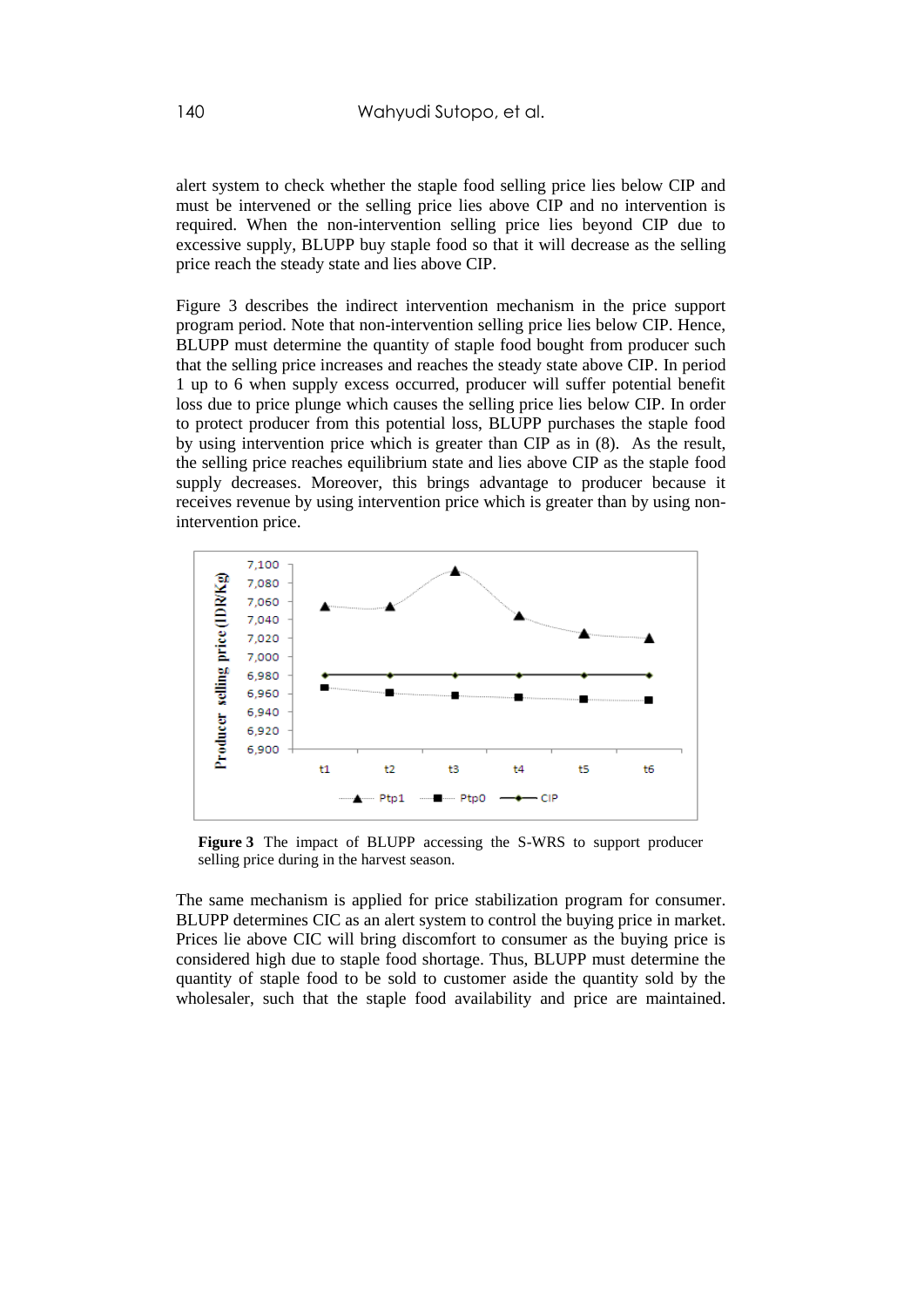Moreover, this brings advantages for consumer because BLUPP's indirect intervention in staple food market will make the buying price decrease as the staple food supply increase. As a result, consumer spends less money to buy the staple food using the intervention price which is smaller than CIC.

Indirect intervention mechanism in buying price is described in Fig. 4. For period 1 until 7, non-intervention buying prices lie beyond CIC. Thus, no intervention is required and customer buys staple food by using nonintervention buying price in (7). However, indirect intervention is required for period 8 until period 12. The staple food shortage in these periods causes price soaring, hence BLUPP intervenes the market by sold its staple food stored in W/S so that the buying price decreases as the supply increases. Hence, consumer uses the buying price as in (9) in these periods.



**Figure 4** The impact of BLUPP accessing the S-WRS to stabilize consumer buying price during the harvest and planting season.

All above numerical results describe the indirect intervention mechanism as part of the BLUPP responsibilities to ensure staple food availability and price stabilization. Hence, the following propositions are developed based on mathematical formulation and numerical results:

**Proposition 1 (Price stabilization formulation).** *The proposed model can be applied to administer the price support program for producer and the price stabilization program for consumer by utilizing buffer stock scheme under S-WRS system.*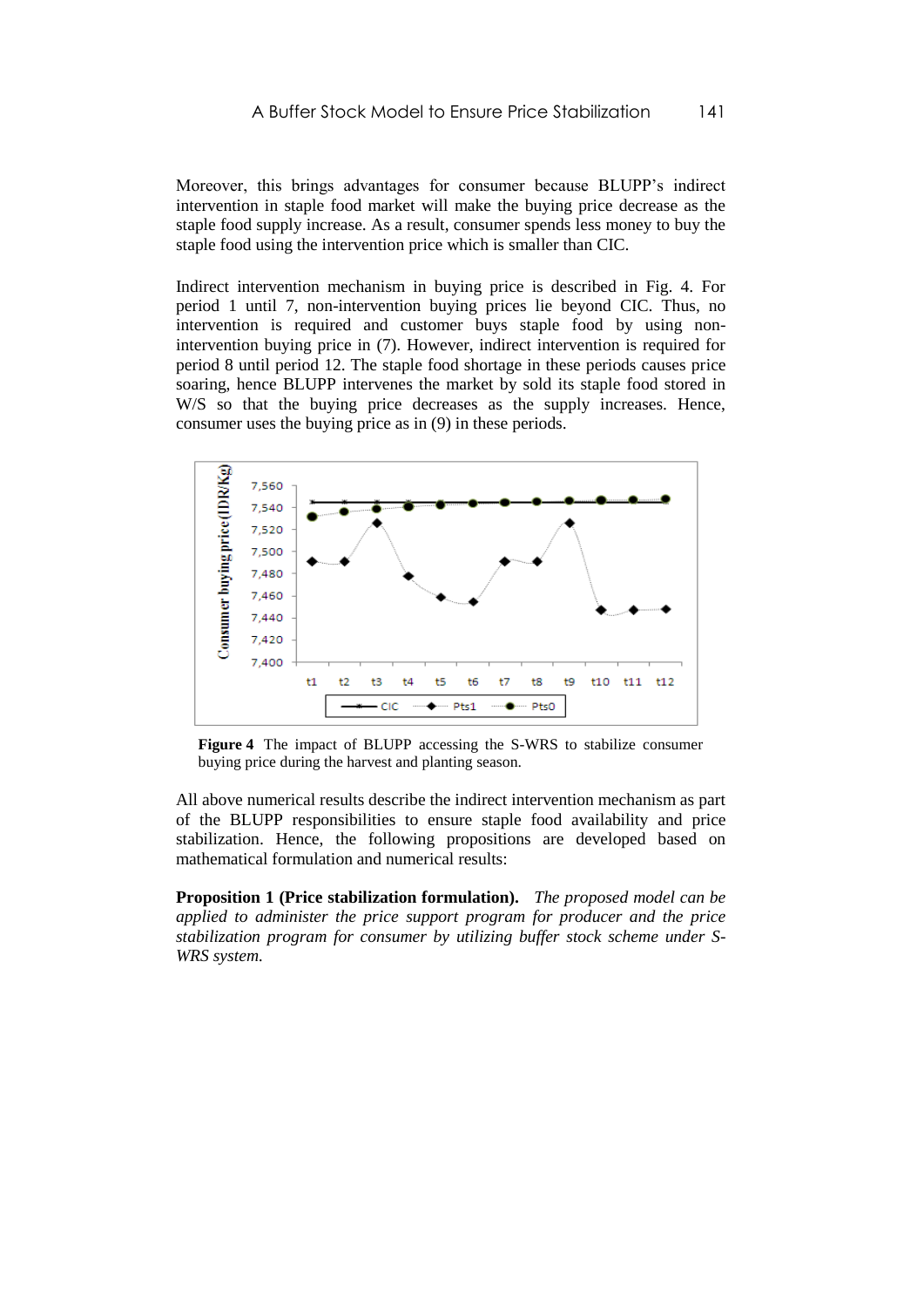**Proof.** The proof is trivial. First, a formal proof for producer price support program by selling price intervention is presented. One can choose arbitrary values for  $P_t^{p0}$  less than CIP and  $P_t^{p1}$ . Let  $\Phi$ ,  $\Theta$ , and  $\Psi$  denote the value of (1) when the selling price is  $P_t^{p0}$ , CIP, and  $P_t^{p1}$  respectively. Since (1) is concave, then  $\Psi$  is always greater than  $\Phi$ . If intervention is not conducted, producer will face potential loss in the amount of  $\Theta$ - $\Phi$ . However by indirect intervention mechanism, producer will get benefit in the amount of  $\Psi$ - $\Phi$ . Next, the same procedure is applied for price stabilization program. Let  $\Phi$ ,  $\Theta$ , and  $\Psi$  denote the value of (4) when the buying price is  $P_t^{s0}$ , CIC, and  $P_t^{s1}$  respectively. Since (4) is monotonous decreasingly,  $\Psi$  is always smaller than  $\Phi$ . If intervention is not conducted, consumer will expedite additional consumption cost in the amount of  $\Phi$  -  $\Theta$ . BLUPP's indirect intervention will make consumer to reduce consumption cost in the amount of  $\Phi - \Psi$ .

**Proposition 2 (Staple food availability formulation).** *The proposed model can be applied to secure staple food availability throughout horizon planning by implementing buffer stock model which considers the expectations of the stakeholders in staple food industry.* 

**Proof.** During the harvesting period (season), staple food availability is greater than consumption. Producer sells staple food to BLUPP and wholesaler, and subsequently BLUPP and wholesaler sell it to consumer. Since its availability is greater than its demand, there will be remaining staple food owned by BLUPP or/and wholesaler. Equation  $(16)-(18)$  reflects this condition. However during planting period (season) when producer cannot provide the staple food supply, the remaining staple food owned by BLUPP and wholesaler isn't sufficient to cover the consumption. BLUPP imposes import to overcome this condition. The amount of import must exceed the shortage. This condition is reflected in (20)- (23). Hence, the proposed model can determine the quantity of the staple food sold by producer, bought by wholesaler and BLUPP, and imported by BLUPP which satisfies the quantity of staple food consumed by consumer for entire planning period.

**Proposition 3 (BLUPP responsibility).** *The main responsibility of BLUPP is to ensure staple food availability while expecting the benefit from its market activities.*

**Proof.** The objective function of BLUPP in (2) could describe BLUPP activities in the staple food market. The first term of (2) expresses BLUPP as the staple food provider. BLUPP sells the staple food along all periods. BLUPP also gets cash compensation from W/M by staple food pawning. This is expressed in the second term. While undertaking its main responsibility to ensure the staple food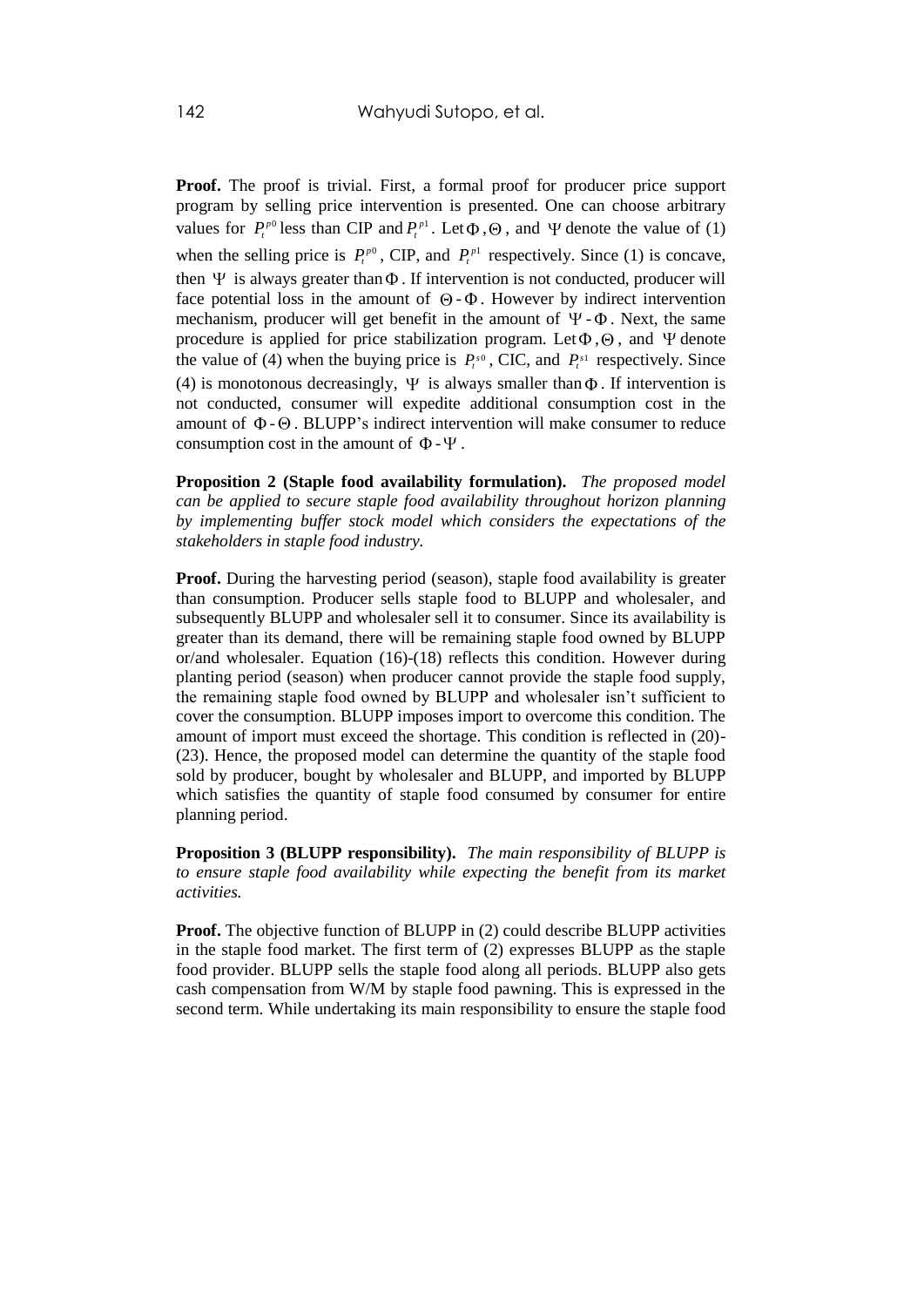availability, BLUPP expects to gain profit. However, BLUPP can also suffer profit loss. Let's assume BLUPP only sells the staple food from import, *i.e.* BLUPP doesn't buy the staple food from producer. Thus (2) become:

$$
TB^B = P_t^{s1} Q_t^{OI} - Q_t^{OI} \quad p_i + c_i \tag{25}
$$

Notice that (25) can have negative, zero, or positive value depends on staple food selling price, its price in the global market, and import cost per unit. If the staple food selling price is greater than sum of staple food price and import cost per unit, (25) will be positive. Conversely, (25) will be negative if the previous condition contradicts.

To illustrate the proposition 3, equation (17) is replaced with the following expression:

$$
\sum_{t=1}^{6} Q_t^{PB} = \alpha \sum_{t=1}^{6} q_t^s \tag{26}
$$

with  $\alpha$  ranges from 0, which means BLUPP doesn't get any staple food supply from producer, up to 100% which means BLUPP totally control of the staple food supply.



**Figure 5** The relationship between staple food supply control and total benefit.

Figure 5 shows the relationship between staple food supply and total benefit. BLUPP still get revenue from selling imported staple food even though BLUPP has no control on staple food. On the contrary, the total benefit of wholesaler is zero when it has no power to control staple food supply. The total benefit of BLUPP and wholesaler increase as the staple food control increases. However, there is a little difference in shape of each graphic. The wholesaler total benefit tends to decrease linearly as the staple food control decreases, whereas the BLUPP total benefit increases logarithmically as the staple food increases. This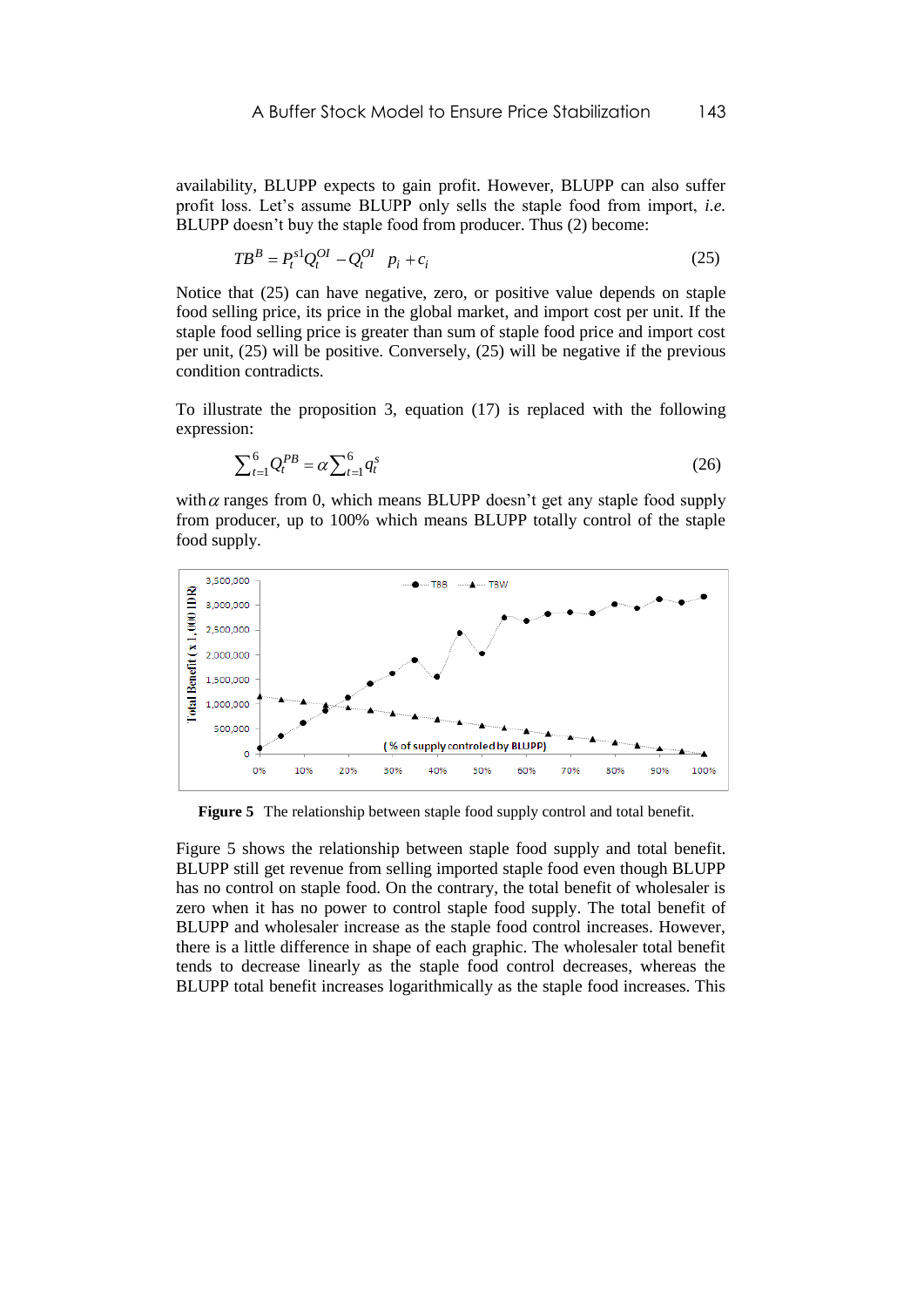can be explained by the fact that the objective function of BLUPP is not pure linear, while the objective of the wholesaler is linear.

| The staple food controlled by<br>$BLUPP$ $(\frac{9}{6})$ | The S-SRG lending rate<br>$\frac{9}{0}$ | <b>BLUPP's Profit</b><br>(Million IDR) |
|----------------------------------------------------------|-----------------------------------------|----------------------------------------|
| 30.00                                                    | 4.00                                    | 686,053.00                             |
| 40.00                                                    | 10.00                                   | 704.439.00                             |
| 50.00                                                    | 12.00                                   | 1,043,603.00                           |

**Table 5** The BLUPP benefit.

Sensitivity analysis is conducted to depict effect of staple food controlled by BLUPP and S-SRG lending rate to BLUPP benefit (Table 5). This means that BLUPP will get large benefit if the interest rate is small. Conversely, the BLUPP will gain smaller benefit if interest charge is high. This model can provide same recommendations related to the staple food controlled by BLUPP, the rate of S-SRG, and the estimation of BLUPP's profit.

## **5 Conclusions**

A buffer stock model has been developed in accordance with warehouse receipt and collateral management system for solving the scarcity and price fluctuation of seasonal staple food. The S-WRS facilities and direct access to market are privileges given to BLUPP in order to perform its responsibility to ensure price stabilization and availability of seasonal staple food under free trade considerations. MINLP approach was used to determine the decision variables of buffer stock scheme as an indirect market intervention policy. The numerical analysis showed that the model can be used to determine the stock level and the amount of import, and to solve buffer stock problem considering the interest of stakeholders.

Further research is needed to extend the model which considers the dynamic of global market price that can influence the domestic price. Other features can be added to make the model more realistic in order to represent the real system closely such as stochastic factors in supply, demand, and prices. Goal programming, stochastic programming, dynamic programming, and robust optimization, to name a few, can be considered as the alternative approaches to describe the model extensively. The feasibility study of BLUPP stucture is required to support government to implement the proposed model.

## **Acknowledgement**

This research was partially funded by the DGHE, Ministry of National Education Republic of Indonesia in **Hibah Disertasi Doktor** research program (Contract no. 501/SP2H/PP/DP2M/VI/2010).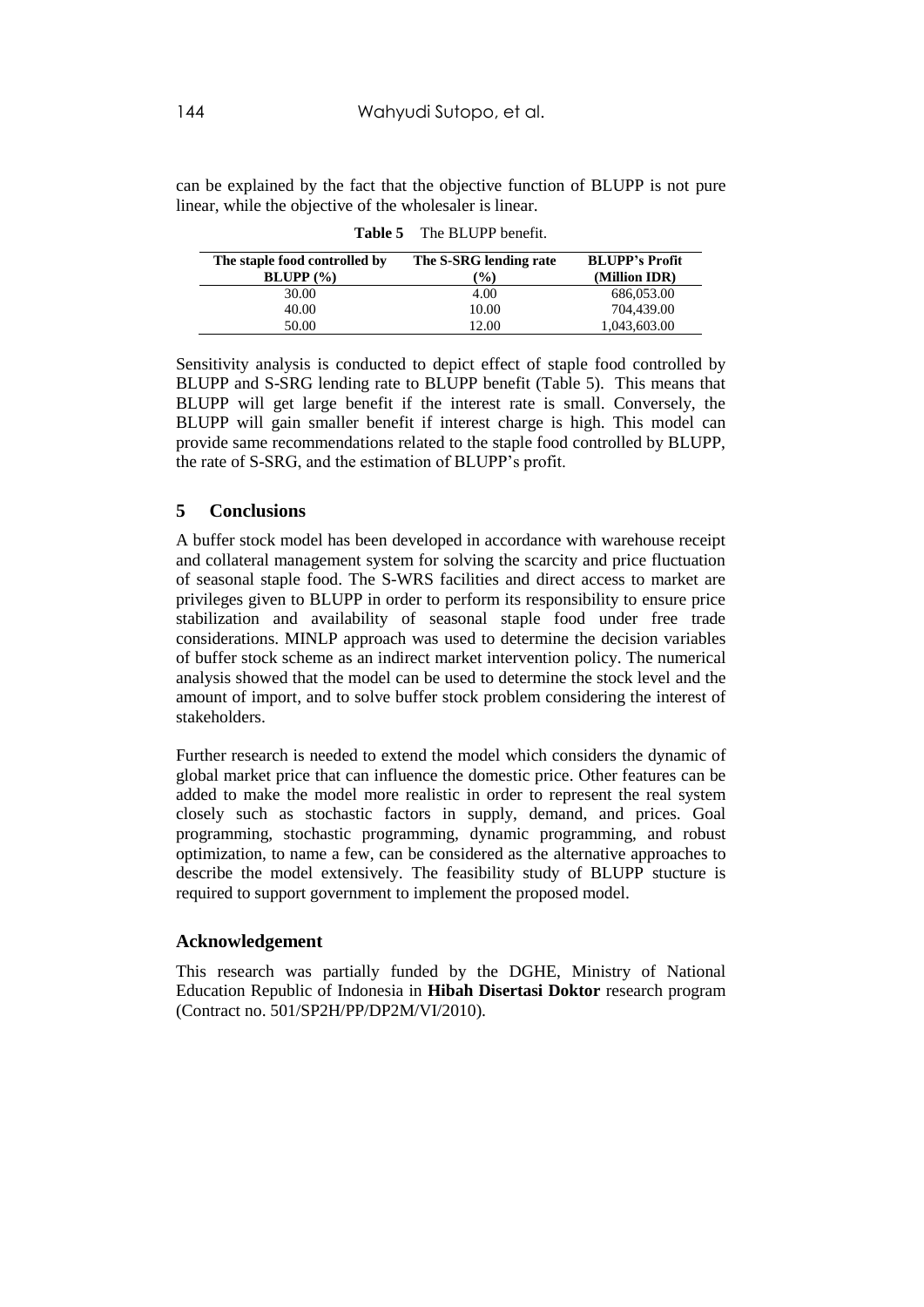# **Nomenclature**

The following notations are used to develop the proposed model:

| $BIO_t^W$              | $=$        | the wholesaler's inventory in the beginning of period- $t$                             |
|------------------------|------------|----------------------------------------------------------------------------------------|
| $\mathcal{C}$<br>$c_d$ | $=$<br>$=$ | a natural log. parameter of price function<br>distribution cost of wholesaler per unit |
| $c_h$                  | $\equiv$   | holding cost per unit per year                                                         |
| $c_i$                  | $=$        | import cost per unit                                                                   |
| $c_p$                  | $=$        | production cost per unit                                                               |
| $c_r$                  | $=$        | credit ratio by collateral value                                                       |
| $c_{wr}$               | $=$        | administration cost to get the WR                                                      |
| CIC                    | $=$        | crisis indicator for consumer of the selling price                                     |
| CIP                    | $=$        | crisis indicator for producer of the purchasing price                                  |
| $i_n$                  | $=$        | normal lending interest rate                                                           |
| $i_{wr}$               | $=$        | S-WRS lending interest rate                                                            |
| $IQ_t^C$               | $=$        | cumulative staple food sold by wholesaler                                              |
| $p_i$                  | $=$        | staple food price in the global market                                                 |
| $P_t^{p0}$             | $=$        | producer selling price in the FM in period $t$                                         |
| $P_t^{p1}$             | $=$        | purchasing price in the IM period $t$                                                  |
| $P_t^{s0}$             | $=$        | consumer buying price in the FM in period $t$                                          |
| $P_t^{s1}$             | $\equiv$   | selling price in the IM period $t$                                                     |
| $q_t^A$                | $=$        | market's availability in period $t$                                                    |
| $q_t^C$                | $=$        | amount of consumption in period $t$                                                    |
| $q_t^s$                | $=$        | supplies of staple food in period $t$                                                  |
| $q_t^d$                | $=$        | demand of staple food in period $t$                                                    |
| $Q_t^{BC}$             | $=$        | amount of BLUPP and consumer transaction                                               |
| $Q_t^{OI}$             | $=$        | import quota                                                                           |
| $Q_t^{PB}$             | $=$        | amount of producer and BLUPP transaction                                               |
| $Q_t^{PW}$             | $=$        | amount of producer and wholesaler transaction                                          |
| $Q_t^{WC}$             | $=$        | amount of wholesaler and consumer transaction                                          |
| $Q_t^{WR}$             | $=$        | the amount of staple food guaranteed in the S-WRS                                      |
| $Q_t^{WRR}$            | $=$        | the amount of buffer stock distributed to market                                       |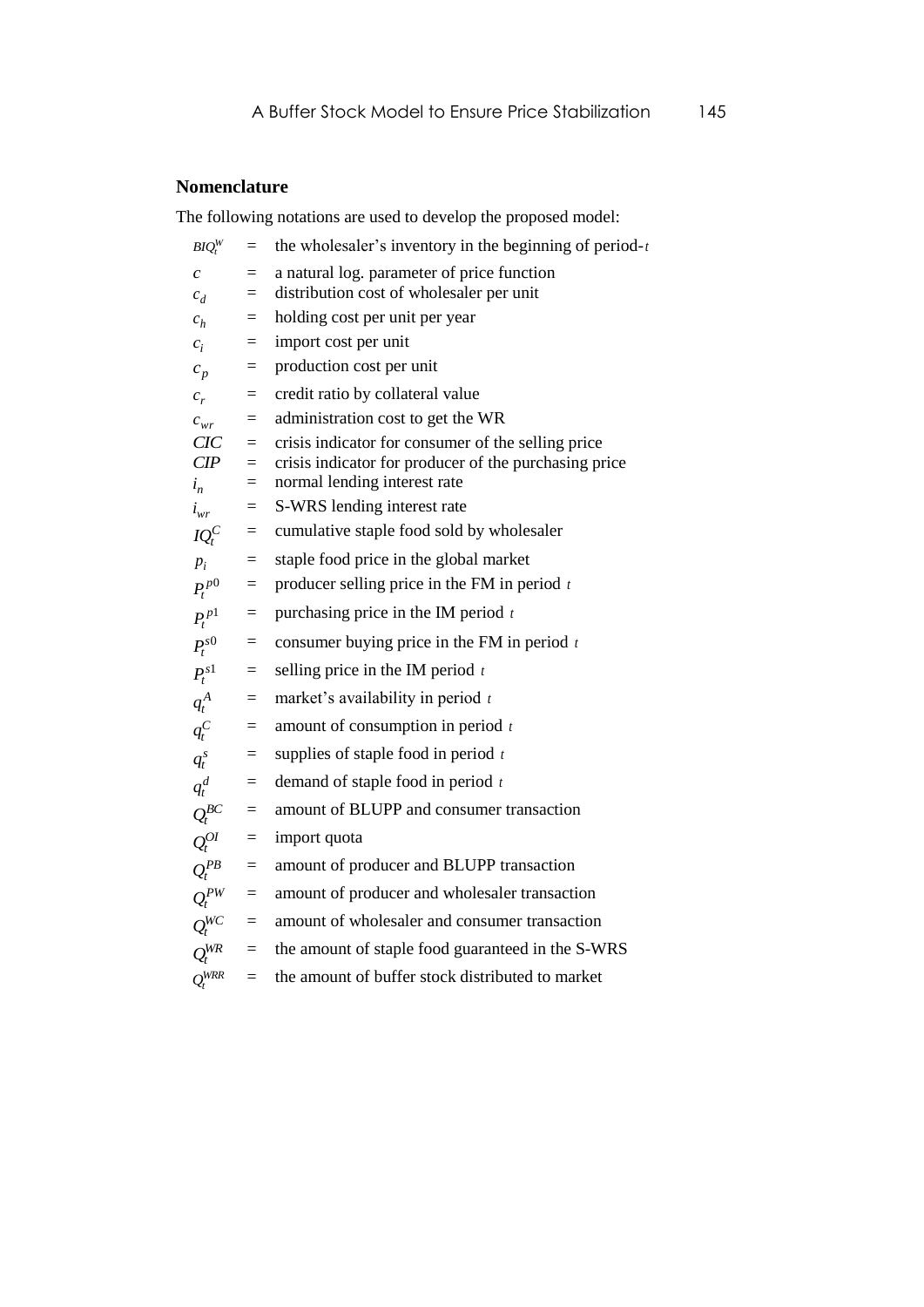$$
X_t = \text{BLUPP decision to import staple food.}
$$
\n
$$
X_t = \begin{cases} 1, \text{ if } q_t^C \ge q_t^A, \forall t \in T = 1, \dots, 12 \\ 0, \text{ otherwise} \end{cases}
$$
\n
$$
Y_t = \text{BLUPP decision to sell staple food to consumer.}
$$
\n
$$
Y_t = \begin{cases} 1, \text{ if } Q_t^{PB} \neq 0, \forall t \in T = 1, \dots, 6 \\ 0, \text{ otherwise} \end{cases}
$$

#### **References**

- [1] Burhan & Cakravastia, A., *A Model to Control Availability and Price of White Sugar*, Proc. of the 2nd APCOMS Conf., pp. IV.37–IV.43, 2009.
- [2] Sutopo, W., Nur Bahagia, S., Cakravastia, A. & Arisamadhi, TMA., *A Dynamic Buffer Stocks Model for Stabilizing Price of Staple Food with Volatility Target*, IJLT, **3**(2), pp. 149-160, 2009.
- [3] Isma'il, N.M., *Improvement of Industry Competitiveness National Sugar*, Institute for Science and Technology Studies Journal, **2**(1), pp. 3-14, 2001.
- [4] Sutopo, W., Nur Bahagia, S., Cakravastia, A. & Arisamadhi, TMA., *A Buffer Stocks Model to Stabilizing Price of Commodity Under Limited Time of Supply and Continuous Consumption, Proc. of the 9<sup>th</sup> APIEMS* Conf., pp. 321-329, 2008.
- [5] Sutopo, W., Nur Bahagia, S., Cakravastia, A. & Arisamadhi, TMA., *Price Stabilization using Buffer Stock in Duopoly-Like Market with Consider Exp. of Stakeholders*, ASOR Bulletin, **29**(4), pp. 60-72, 2010.
- [6] Sutopo, W., Nur Bahagia, S., Cakravastia, A. & Arisamadhi, TMA., *A Buffer Stocks Model for Stabilizing Price of Staple Food*, Proc. of ICMEEM, pp. 2129-2134, 2010.
- [7] van der Mensbrugghe, D., Beghin, J.C. & Mitchell, D., *Modeling Tariff Rate Quotas in a Global Context: The Case of Sugar Markets in OECD Countries*, [www.card.iastate.edu,](http://www.card.iastate.edu/) (Accessed on 1 Sept. 2010).
- [8] Chand, R., *Government Intervention in Food grain Markets in the New Context*, First Edition, Chandu Press, pp. 77-98, 2003.
- [9] Jamhari, *Rice Market Liberalization and Price Stability in Indonesia*, Tohoku Journal of Agricultural Research, **54**(3-4), pp. 23-36, 2004.
- [10] Labys, W.C., *Survey of Latest Development-Commodity Price Stabilization Models: A Review & Appraisal*, Journal of Policy Modeling, **2**(1), pp. 121-126, 1980.
- [11] Nguyen, D.T., *Partial Price Stabilization and Export Earning Instability*, Oxford Economic Papers, **32**(2), pp. 340-352, 1980.
- [12] Edwards, R. & Hallwood, C.P., *The Determination of Optimum Buffer Stock Intervention Rules*, the Quarterly J. of Economics, pp. 151-166, 1980.